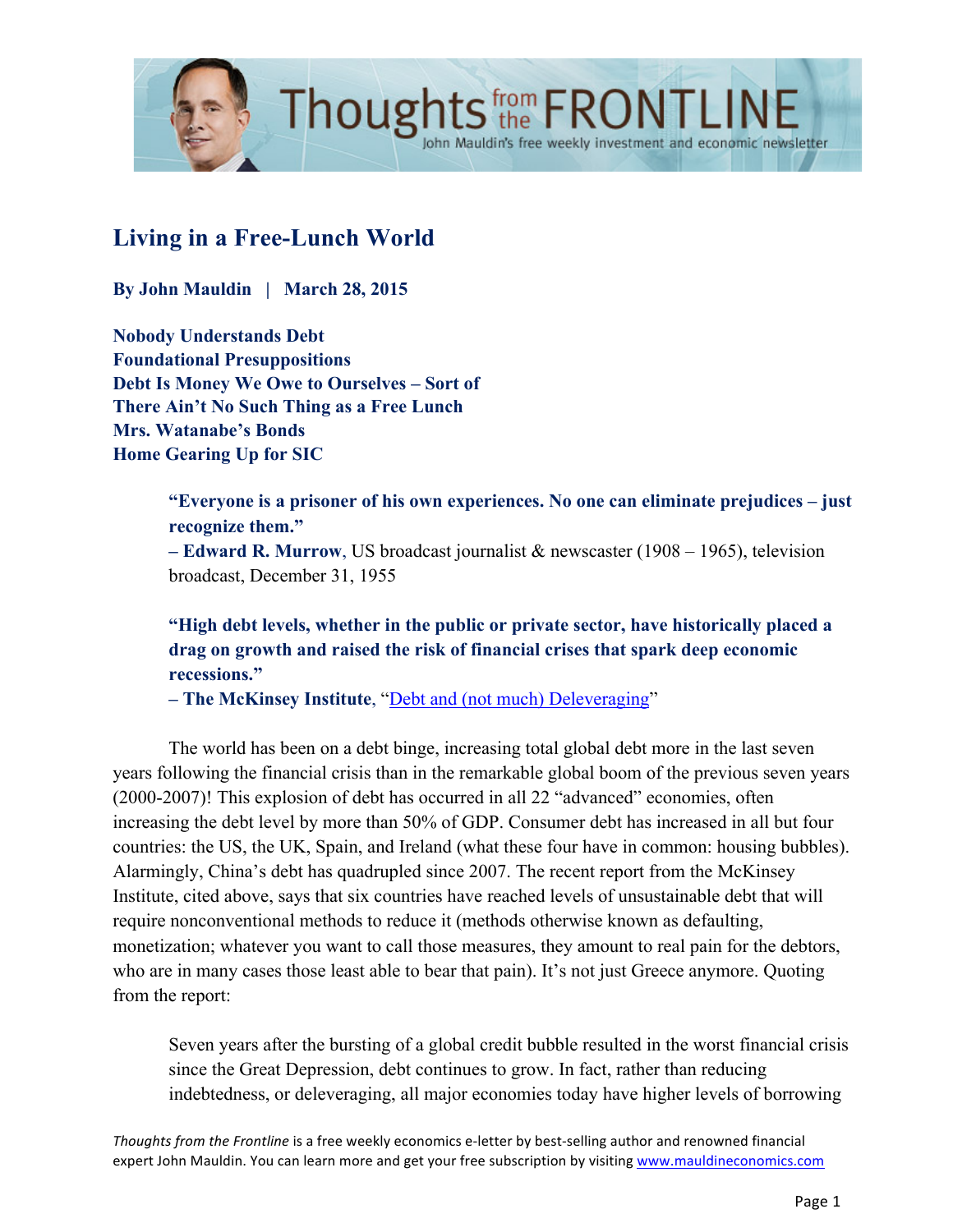relative to GDP than they did in 2007. Global debt in these years has grown by \$57 trillion, raising the ratio of debt to GDP by 17 percentage points (see chart below). That poses new risks to financial stability and may undermine global economic growth.



Global stock of debt outstanding, \$ trillion, constant 2013 exchange rates

 This report was underscored by a rather alarming, academically oriented paper from the Bank for International Settlements (BIS), ["Global dollar credit: links to US monetary policy and](http://www.bis.org/publ/work483.pdf)  [leverage."](http://www.bis.org/publ/work483.pdf) Long story short, emerging markets have borrowed \$9 trillion in dollar-denominated debt, up from \$2 trillion a mere 14 years ago. Ambrose Evans-Pritchard did an excellent and thoroughly readable [review](http://www.telegraph.co.uk/finance/comment/ambroseevans_pritchard/11465481/Global-finance-faces-9-trillion-stress-test-as-dollar-soars.html) of the paper a few weeks ago for the *Telegraph,* summing up its import:

Sitting on the desks of central bank governors and regulators across the world is a scholarly report that spells out the vertiginous scale of global debt in US dollars, and gently hints at the horrors in store as the US Federal Reserve turns off the liquidity spigot….

"It shows how the Fed's zero rates and quantitative easing flooded the emerging world with dollar liquidity in the boom years, overwhelming all defences. This abundance enticed Asian and Latin American companies to borrow like never before in dollars – at real rates near 1pc – storing up a reckoning for the day when the US monetary cycle should turn, as it is now doing with a vengeance."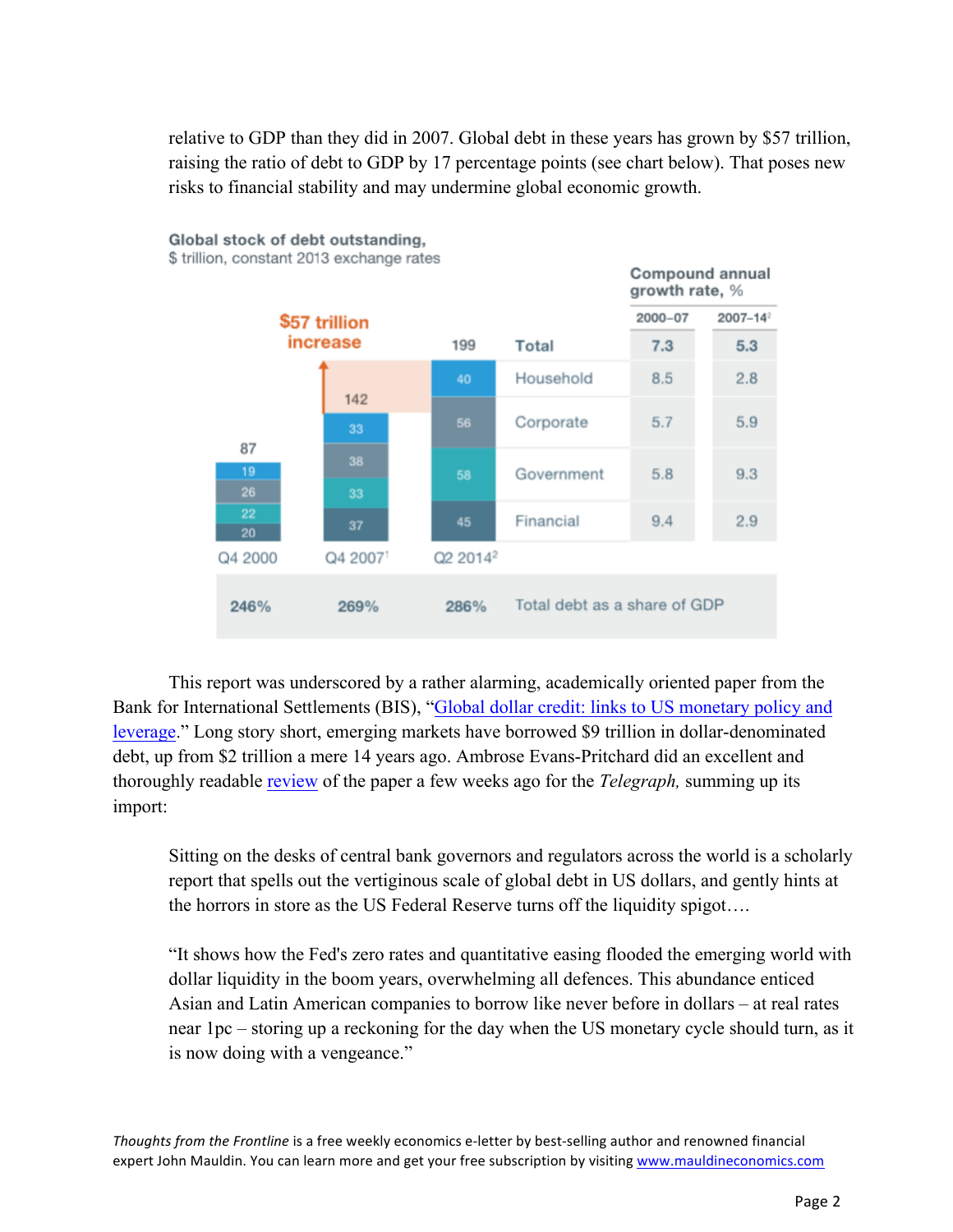Ambrose's parting takeaway?

[T]he message from a string of Fed governors over recent days is that rate rises cannot be put off much longer, the Atlanta Fed's own Dennis Lockhart among them. 'All meetings from June onwards should be on the table,' he said. [This is from a regional president whose own research suggests GDP growth in the first quarter of  $1\%$ ! – JM]

The most recent Fed minutes cited worries that the flood of capital coming into the US on the back of the stronger dollar is holding down long-term borrowing rates in the US and effectively loosening monetary policy. This makes Fed tightening even more urgent, in their view, implying a 'higher path' for coming rate rises.

Nobody should count on a Fed reprieve this time. The world must take its punishment.

Ouch! Please sir, may I have another? Punishment indeed. Ask the Greeks. Or the Spanish. Or… perhaps there is punishment coming soon to a country near you!

I began a series on debt a few weeks ago, and we return to that topic today. **I believe the fundamental imbalances we are seeing in the world (highlighted in the two papers mentioned above) are the result of the massive increases in global debt and misunderstandings about the use and consequences of debt.** Too much of the *wrong kind of debt* is going to be the *central cause* of the next investment crisis. As I highlighted in my February 24 [letter,](http://www.mauldineconomics.com/frontlinethoughts/debt-be-not-proud1#debt) the right type of debt can be beneficial. However, as the McKinsey Report emphasizes,

# **High debt levels, whether in the public or private sector, have historically placed a drag on growth and raised the risk of financial crises that spark deep economic recessions.**

Read that again. This isn't the Mises Institute. This is  $\#\$\%\%*\#$  McKinsey. As establishment as it gets. And they are clearly echoed by the BIS, the central banker's central bank. Unless this time is different, they are saying, the high levels of debt are the reason for slowed growth in the developed world, a point we have highlighted for years in our research. There is a point at which too much debt simply sucks the life out of an economy.

## **Nobody Understands Debt**

A useful starting point for today's letter is Paul Krugman's lament that "Nobody understands debt." But to borrow a phrase from Bill Clinton, it really depends on what your definition of "debt" is.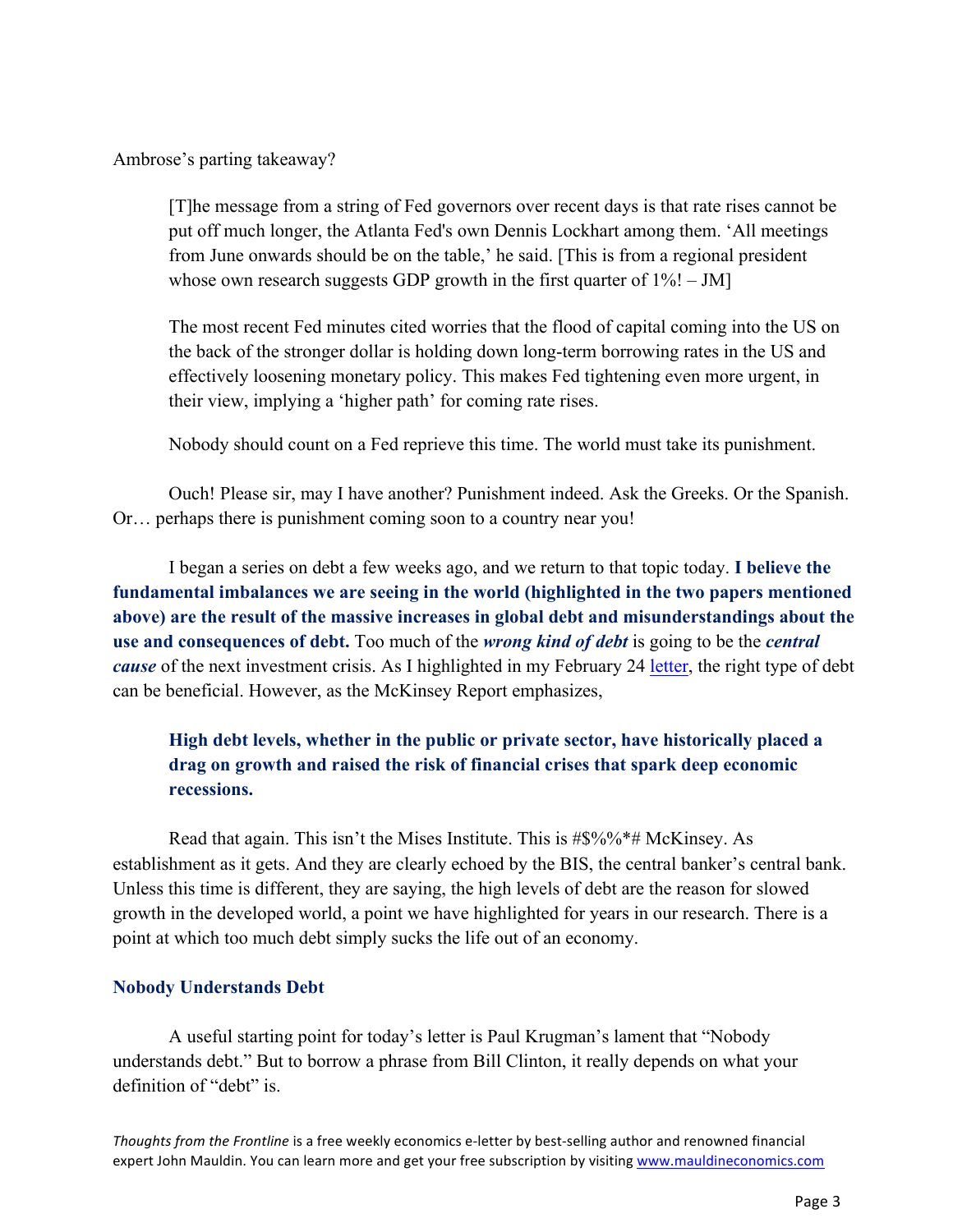Paul Krugman has actually written two *New York Times* columns entitled "Nobody Understands Debt." The [first,](http://www.nytimes.com/2012/01/02/opinion/krugman-nobody-understands-debt.html?module=ArrowsNav&contentCollection=Opinion&action=keypress®ion=FixedLeft&pgtype=article) and more nuanced, one was published on January 1, 2012; and the [second](http://www.nytimes.com/2015/02/09/opinion/paul-krugman-nobody-understands-debt.html) one appeared last month (on February 9). It is a constant theme for him. If you want a short take on what at an uber-Keynesian believes on debt, these columns are a good place to start. (Paul [may I call him Paul?] is as good a representative of the neo-Keynesian species – *Homo neokeynesianis* – as there is, an interesting subset of the human genus.) In our musings on debt, we are going to look at these two essays in the effort to understand the differences between those who want more government spending and increases in debt and those who favor what is now disparagingly referred to as austerity.

 I choose Krugman not because of any need to disparage him (he does write some rather good essays) but because he writes remarkably clearly for an economist, he has an extensive body of public work to choose from, and he says many things about debt that I think everyone can agree with. The differences between his positions and mine can, however, be pronounced; and I have spent some time trying to discern why reasonably intelligent people can have such significant disagreements. My goal here is to be respectful and gentlemanly while trying to expose the foundations (there is a pun here, soon to be revealed) of our disagreement.

 To do this, we are now going to step out of the economic realm and move a little farther afield. Some readers may wonder at the journey I am am about to take you on, but this diversion will be helpful in explaining Paul's and my different approaches to debt. We'll return to our central theme by and by. Stick with me.

## **Foundational Presuppositions**

 One of the things I learned in my religious studies (yes, I did attend – and graduate from – seminary as penance for what must have been multiple heinous sins in my past lives) is that disagreements are often driven not by the "logic path" of an individual's thoughts but instead by their core presuppositions. Presuppositions are often more akin to tenets of faith and insight than they are to actual, provable observations or facts. They are things assumed to be true beforehand, ideas taken for granted. Sometimes our presuppositions are rooted in prejudice, but more often than not they just arise from normal human behavior. Often, presuppositions are formed because of beliefs stemming from other areas of our lives or imposed by society. Your basic presuppositions, what "everyone" knows to be true, can lead to absurd conclusions. If you believe, as people did in Galileo's day believed, that the Bible teaches the earth is flat and that the Bible is the authoritative source for understanding physical geography along with everything else, then it is logical to believe you can sail off the end of the Earth.

We are, as the great journalist Edward R. Murrow said, "prisoners of our own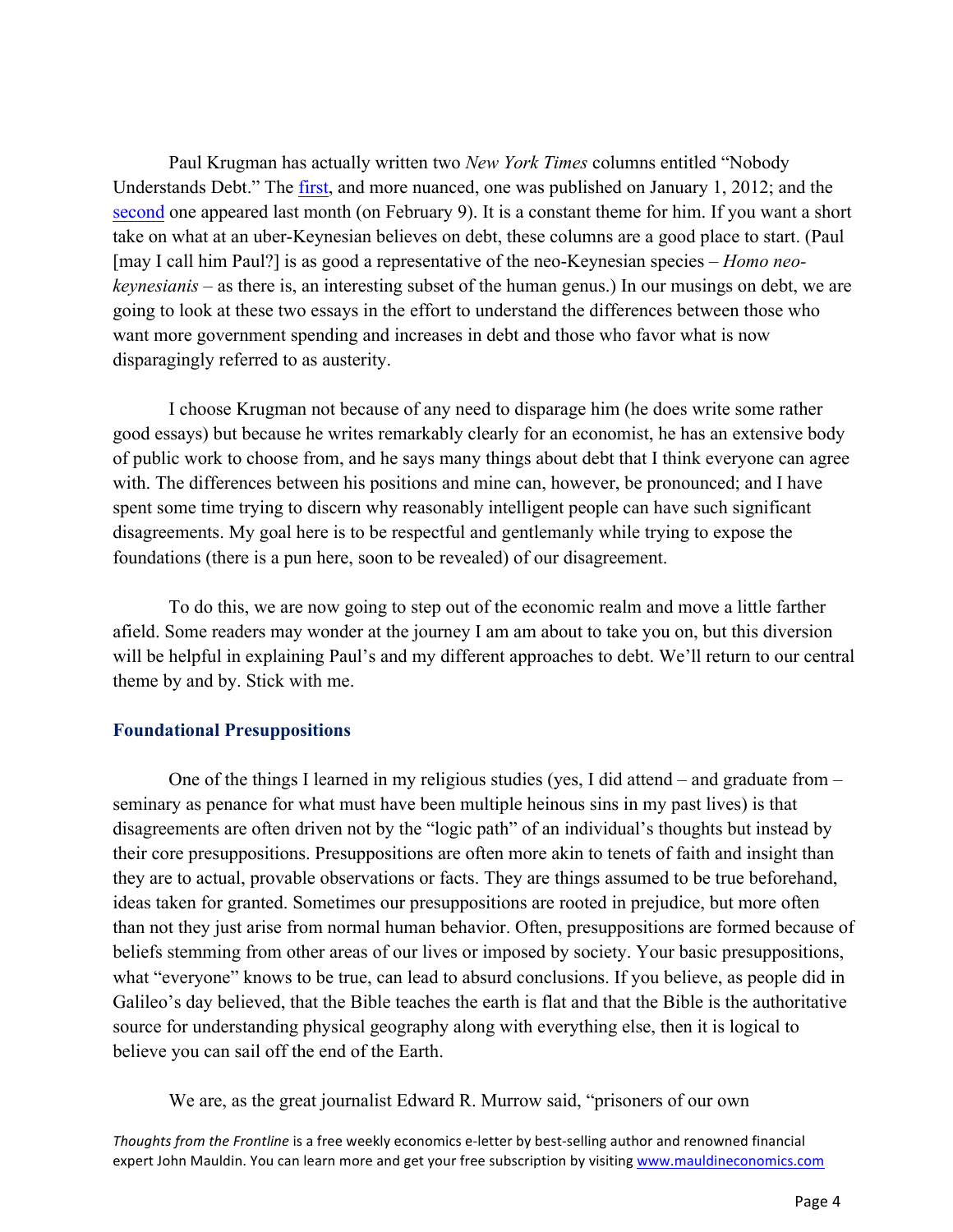experiences."

 Presuppositions (we all have them) are at the heart of all sorts of irrational behavior that we are learning about from the growing understanding of behavioral economics. Not only can we demonstrate that humans are irrational, we are predictably irrational. That irrationality was actually bred into us when we were a young species, dodging lions and chasing antelopes on the African savanna. But what were useful survival traits two million years ago can now be problematic in modern society. Our presuppositions can lead us to errors in investing and cause all sorts of societal problems. Bluntly put, presuppositions can come seemingly out of nowhere and bite you on the ass.

Presumably, if two people start with the same presuppositions, then logic and reasoning should allow them to come to agreement about their conclusions. (Yes, I know, it's not quite that simple, but I don't want to write a book on presuppositionalism here. Van Til did that, and it is unreadable. So work with me.)

Long-time readers know that I also send out a weekly letter called *[Outside the Box](http://www.mauldineconomics.com/outsidethebox)*. It features the work of other writers I find interesting. I often send out material that I don't necessarily agree with but that makes us think. If you can't read something you disagree with and know why you logically disagree, then maybe you need to examine your own presuppositions and possibly arrive at different conclusions.

I think the difference that Mr. Krugman and I have on debt basically comes down to our presuppositions. I suspect they impact other aspects of our lives similarly. Like me, Mr. Krugman grew up on science fiction and still keeps up. He credits reading science fiction as a youth with his ultimate choice of economics as a career. In a very real sense, so do I. But I was more influenced by Lazarus Long (a recurring character in the books of Robert Heinlein) than Hari Selden (the genius who saves the galaxy in Isaac Asimov's brilliant *Foundation* series.) The former is distrustful of government, while the latter assumes that humanity is better off with a few brilliant people running the show, if behind the scenes. (I say "people," but after following the exploits of Hari Selden for a few decades, we learn that the real masters are technocratic robots.)

While I agree with Krugman that the *Foundation* trilogy may be the finest science fiction books ever written (and still highly recommend them to anyone wanting to jump into science fiction), they are a poor manual for the organization of government.

Two years ago Krugman [wrote](http://www.theguardian.com/books/2012/dec/04/paul-krugman-asimov-economics) this about Asimov's trilogy: "My Book – the one that has stayed with me for four-and-a-half decades – is [Isaac Asimov's](http://www.guardian.co.uk/books/data/book/fiction/9781841593326/foundation-trilogy) *Foundation series* written when Asimov was barely out of his teens himself. I didn't grow up wanting to be a square-jawed individualist or join a heroic quest; I grew up wanting to be Hari Seldon, using my understanding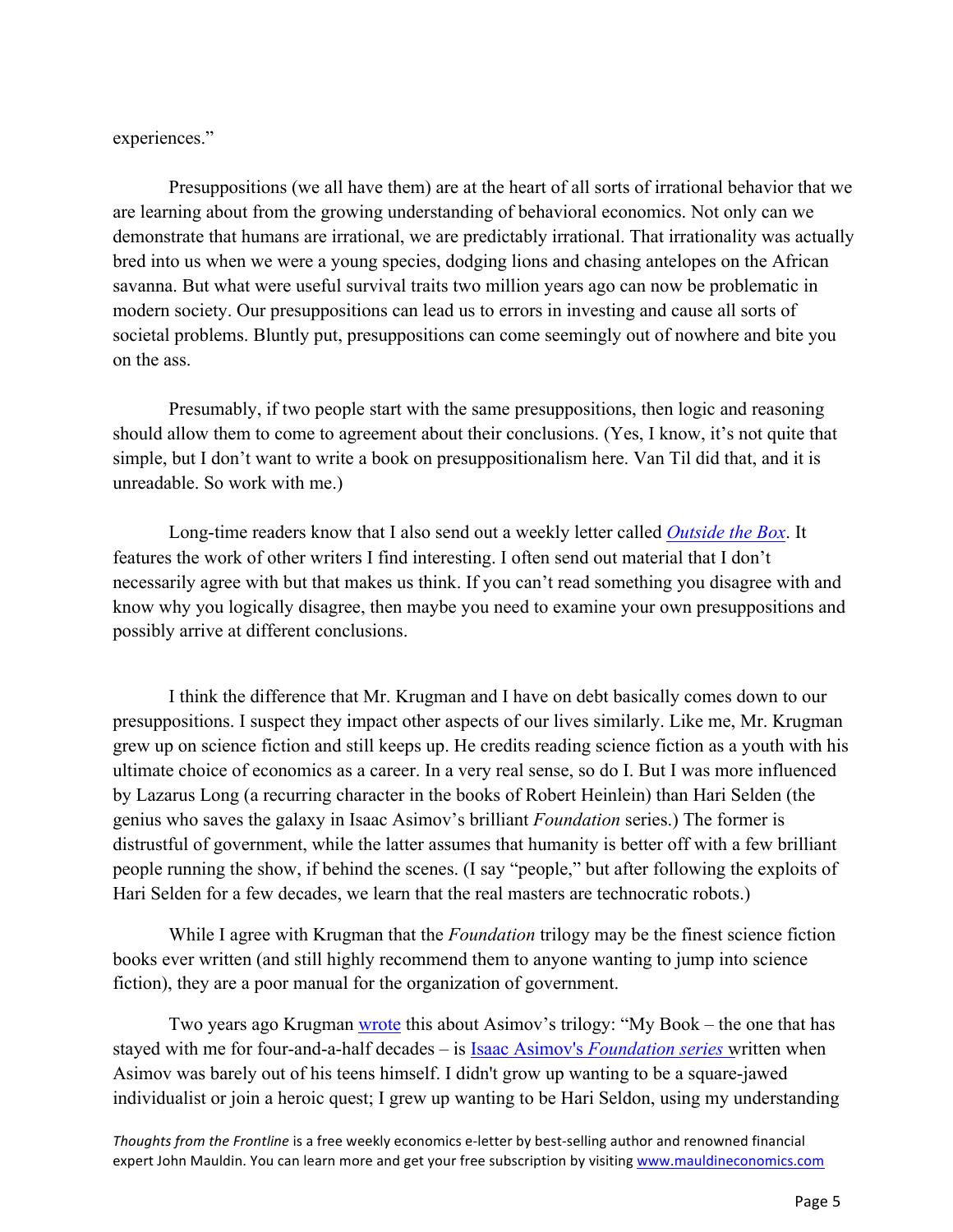of the mathematics of human behaviour to save civilisation." (This is an excellent review, by the way, and I encourage those who are interested to read it.)

Am I cooking up a simplistic analogy? Perhaps not, since our presuppositions actually show up in our views on economics. It is Hayek versus Keynes (though admittedly you get better writing and plot lines when you read Asimov and Heinlein than you do when you peruse our economic giants). Asimov, as my friend (and Science Fiction Hall of Fame writer) David Brin wrote,

… was quite liberal and progressive. His Robots universe, however, kept toying with notions of technocracy – a concept of his youth – in which the best and brightest over-rule the hot-tempered and irrational masses…. [H]is fiction cycled around an ambivalence about humans' ability to govern themselves with foresight and wisdom.

Heinlein, on the other hand, would be called a libertarian in today's world. He was committed to absolute freedom and individual responsibility mixed in with patriotism, mixed in with some personal eccentricity.

(David Brin is one of the world's true experts on Heinlein and Asimov and knew them both well. He told me in a recent conversation that they each recognized the weaknesses in the philosophies that underpinned their created worlds, if those worlds are taken to their logical conclusion. Ironically, in their novels, both authors end up espousing a sort of neofeudalism. Asimov, however, became very uncomfortable later in life with the technocratic, omnipresent government that dominated the *Foundation Trilogy*.)

The fundamental difference in Asimov's and Heinlein's views, and in the views of Keynes and Hayek, is the power of individuals and markets versus the power and influence of government. So let's take a look at some of Mr. Krugman's views on debt; and then you can see whether you agree with his assumptions and in general with Keynes and much of academic economics today, or with Hayek. This topic may take a few weeks to cover fully, but it's important. Your assumptions about how the world works will translate into investment decisions. Ideas have consequences, and nothing is more fundamental to the way you interface with the world of macroeconomics today than your views on debt.

#### **Debt Is Money We Owe to Ourselves – Sort of**

**"High debt levels, whether in the public or private sector, have historically placed a drag on growth and raised the risk of financial crises that spark deep economic recessions."**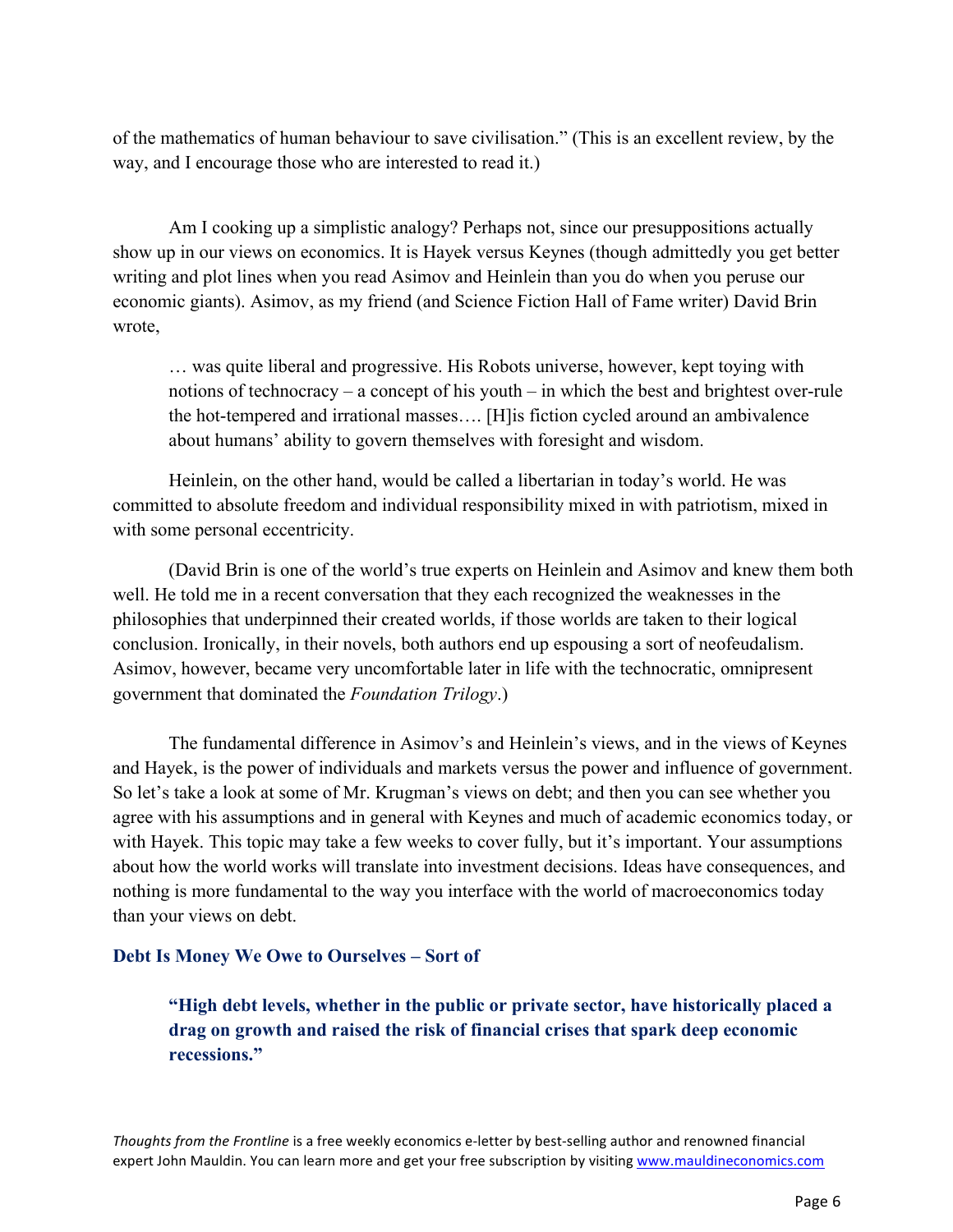– The McKinsey Institute, ["Debt and \(not much\) deleveraging"](http://www.mckinsey.com/insights/economic_studies/debt_and_not_much_deleveraging) 

I rather suspect that Paul Krugman would take issue with the statement above, given his column of February 6, 2015, entitled ["Debt Is Money We Owe To Ourselves."](http://krugman.blogs.nytimes.com/2015/02/06/debt-is-money-we-owe-to-ourselves/) Let's look at his first couple of paragraphs:



[Antonio Fatas,](http://fatasmihov.blogspot.com/2015/02/those-mountains-of-debt-and-assets.html) commenting on recent work on deleveraging or the lack thereof, emphasizes one of my favorite points: no, debt does not mean that we're stealing from future generations. Globally, and for the most part even within countries, a rise in debt isn't an indication that we're living beyond our means, because as Fatas puts it, one person's debt is another person's asset; or as I equivalently put it, *debt is money we owe to ourselves* – an obviously true statement that, I have discovered, has the power to induce blinding rage in many people.

Think about the history shown in the chart above. Britain did not emerge impoverished from the Napoleonic Wars; the government ended up with a lot of debt, but the counterpart of this debt was that the British propertied classes owned a lot of consols.

[Consols](http://en.wikipedia.org/wiki/Consol_%28bond%29) are a type of British government bond that are *perpetual* in nature, in that they are interest-only bonds. They were first issued in 1751 and eventually financed the Napoleonic wars. There are multiple other instances where governments amassed large amounts of debt to finance wars and were able to pay the debt down over time. Think the US after the Civil War and World War II. Proponents of such massive government debt issuance will point out that growth was not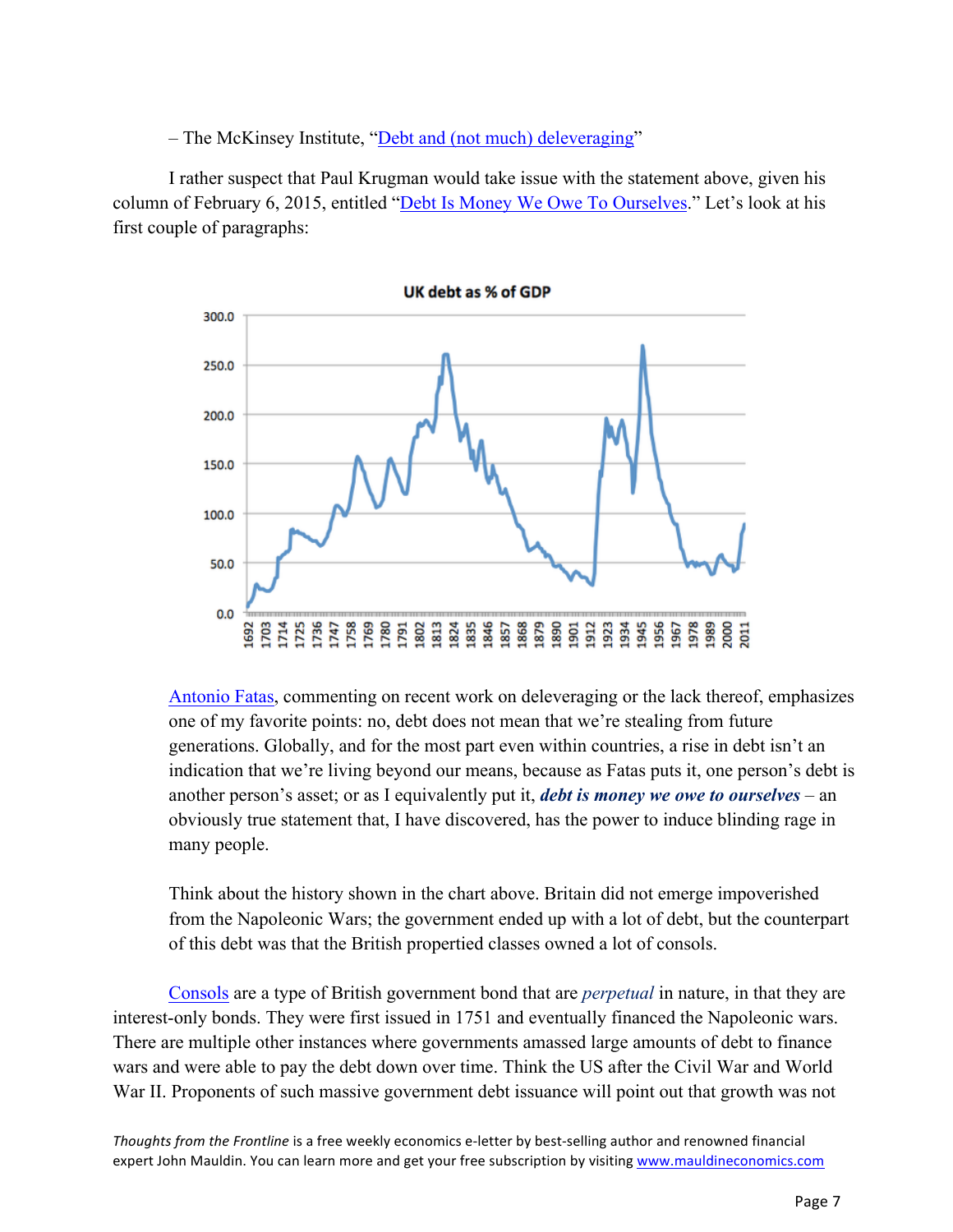constrained in 19<sup>th</sup> century Britain or after the Civil War or World War II in the US.

 Krugman contends that "the problems with public debt are also mainly about possible instability rather than 'borrowing from our children'." He completely dismisses this latter idea as nonsensical rhetoric (his words).

 So, do historically high levels of debt drag down growth, as McKinsey and the Bank of International Settlements assert, or do they not? In general, I think they do, but I would agree that sometimes it depends on the type of debt and the situation. Certainly you can find examples where nations took on huge debts and there was still adequate growth in the wake of doing so. **But in the overwhelming preponderance of cases, when governments and/or the private sector have taken on too much debt, there has not only been a drag on growth, there have also been devastating financial crises and deep recessions or depressions.**

As I tried to make clear in the last letter, not all debt is bad. There are times when debt can be actually quite productive, whether it is personal or governmental debt. But the issue hinges on the difference between good debt and bad debt and on who owes debt to whom.

 Very simply, "bad debt" is debt, whether private or public, that cannot be repaid from current cash flows. All debt is "good" until the moment it is defaulted upon (both legally and realistically).

Further, it is intuitively obvious that if a country or company is using current cash flows to repay debt that was incurred for nonproductive purposes, that limits its ability to use that cash for other purposes. Assuming the other purposes are important to further growth, then growth is constrained, and options are reduced.

 If taxes must be increased to pay off the debt, that limits the cash available to finance further private-sector growth, which is far and away the largest source of growth for the economy. Only if you contend that government spending per se and in general is an engine of growth can you argue that it makes no difference whether spending is public or private.

While certain types of government spending are conducive to growth (think infrastructure development, education, scientific research, and law enforcement as examples), only a small portion of US federal government spending falls into those categories; so the preponderance of federal spending does not enhance productivity. I think the bulk of academic research supports that conclusion. That is not to say that some government expenditures for nonproductive uses are not proper or necessary, but that's a different argument for a different day. (A social safety net comes to mind.)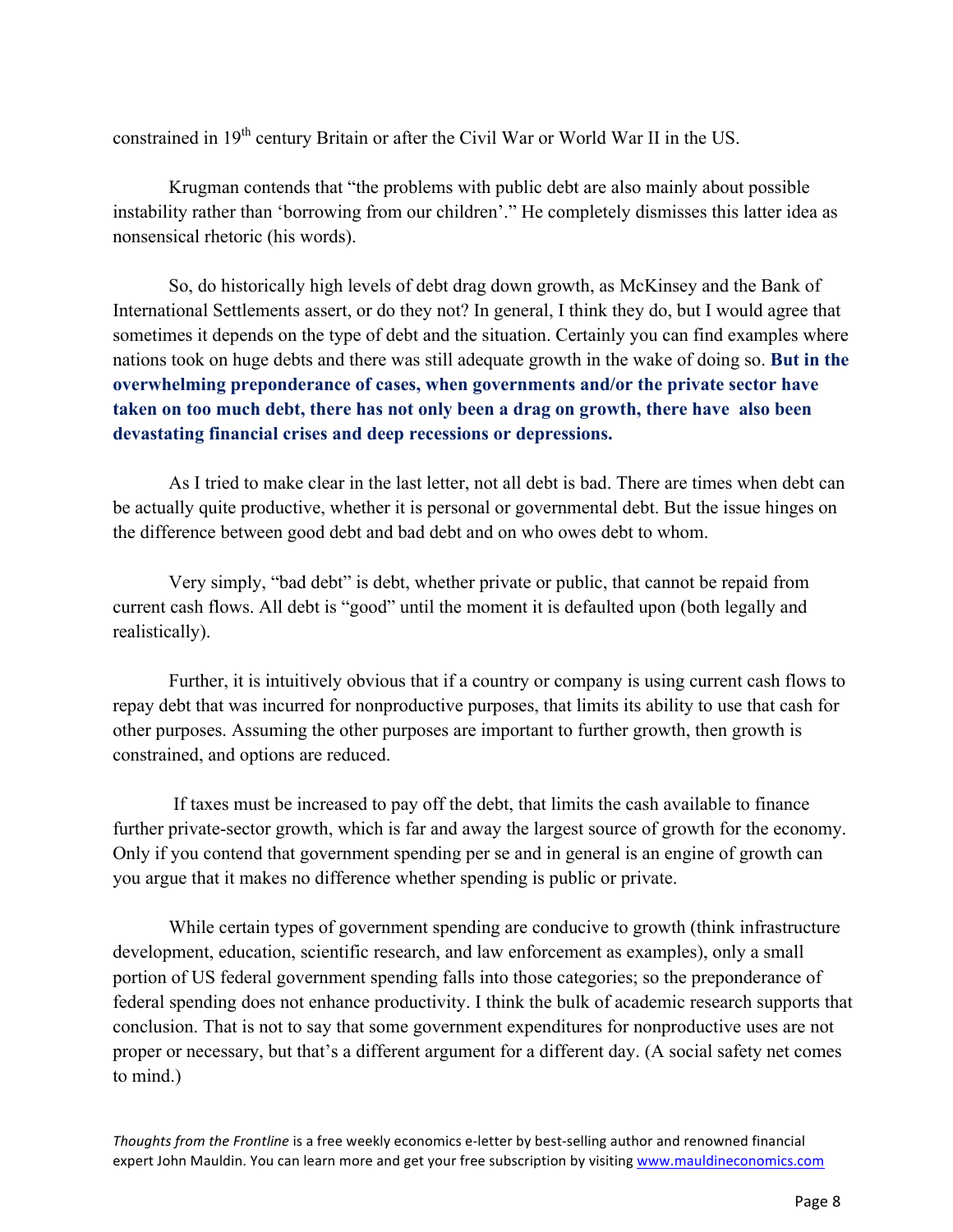You can't contend that there is not a cost, in terms of private-sector productivity, incurred by taxes. That is not saying that a particular tax expenditure may not be worth the cost. Some government expenses are vital to public well-being and to a stable, properly functioning economy. Just be clear that there is always a cost. The negative slope of the curve when growth is plotted against taxation rates is quite clear. At some point, high overall taxes and high debt become a drag on growth (in terms of GDP, not effects on individuals, although you can make that argument). Think Europe. And Japan.

 Most periods of high government debt that were not a drag on growth followed wars, when previously massive defense spending was radically decreased and the resulting extra income was then used to reduce the debt. Further, wars are the epitome of nonproductive spending, even when they are necessary for survival. A cessation of hostilities and the returning of soldiers to productive activities will in and of itself increase productivity and GDP, and that growth in turn increases the ability of an economy to pay back debt! That scenario is significantly different from a period where government debt, incurred to fund current consumption, is allowed to increase beyond the ability of cash flows to pay off the debt.

 Greece is now in the latter situation. [Rogoff and Reinhart d](http://www.reinhartandrogoff.com/)etail over 260 other such episodes in history, where countries incurred insupportable debt and were forced to default in one manner or another. Default can take several different forms: deferral, restructuring of the terms to the detriment of the creditor, outright refusal or the inability to pay, etc. Monetization is a form of default that we will deal with shortly. From the point of view of the creditor, if you have to change the terms in such a way that you get less than you originally bargained for, even if that is the best outcome under the current circumstances, you will now have less money than you expected to have. You can call it what you like, give it all sorts of pretty names, but it means that a debtor did not live up to the terms originally agreed upon.

#### **Mrs. Watanabe's Bonds**

 It is time to take up the question of whether government debt is just money we owe to ourselves. Let's take a real-world example of a nation that has incurred a very large debt that it increasingly struggles to make payments on and yet essentially owes the money to itself. I refer to Japan.

 Japan has amassed a debt that is roughly 250% of GDP, far higher than that of any other country. The government has been able to grow such an outsized debt precisely because its citizens have, either directly or indirectly through their pension funds, been willing to purchase that debt. It is estimated that up to 95% of Japanese bonds are owned by the Japanese themselves (directly or through institutions). The rest is primarily in the steady hands of other central banks and a few funds with position mandates.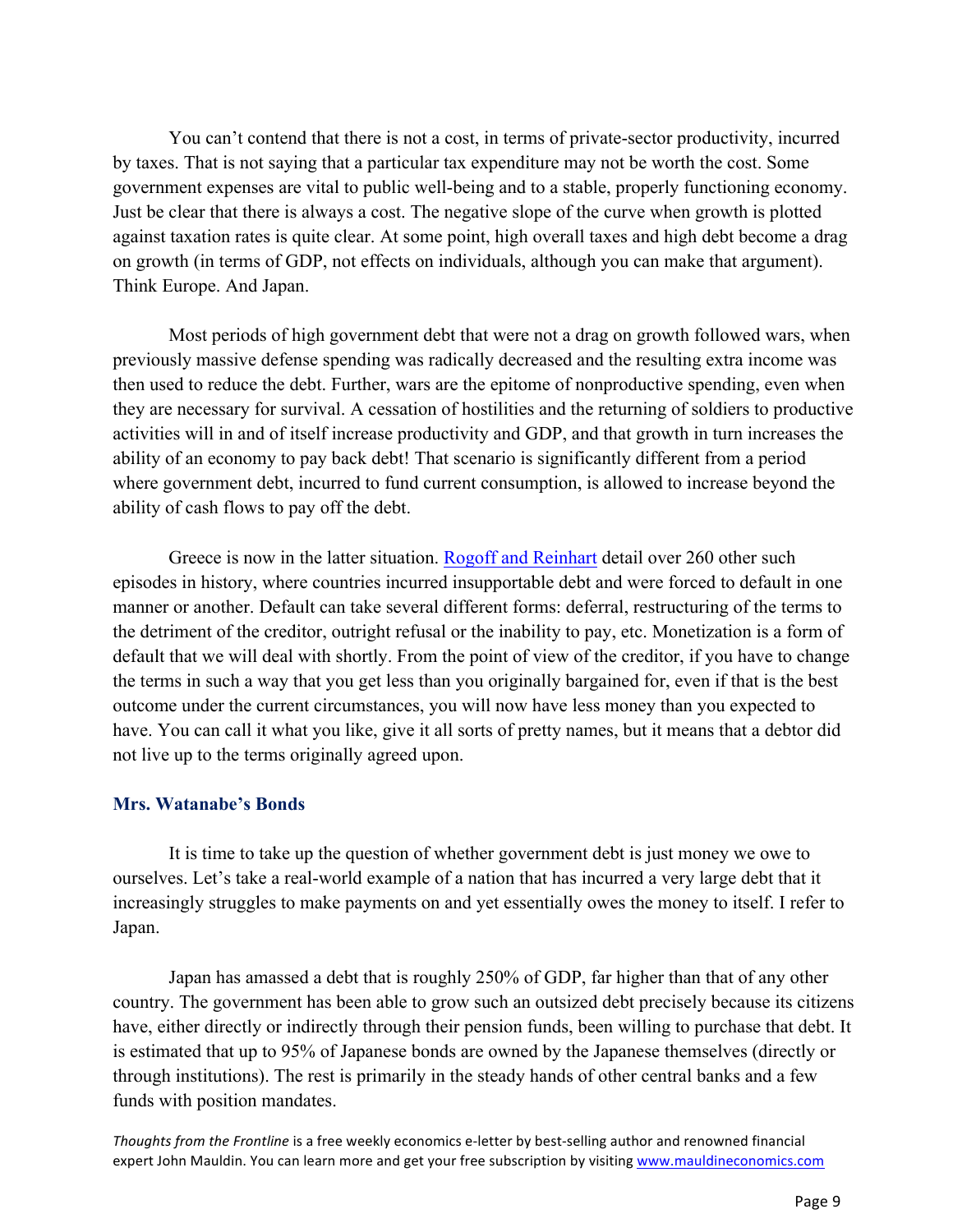There is no country anywhere that can truly be said to owe more "to themselves" than Japan does. To sort out whether debt that we owe to ourselves is truly not a problem, let's drop in at the home of the proverbial Mrs. Watanabe, who, it just so happens, is being paid a courtesy visit by Prime Minister Shinzo Abe and Bank of Japan Governor Haruhiko Kuroda. Let's listen in:

**Kuroda** [bowing]: Mrs. Watanabe, we are here today because we have a national crisis. Previous Japanese governments have run up a rather large debt, and we find ourselves in the unfortunate position of not being able to repay that debt unless we monetize it. But since we owe that money to ourselves, and since you are us, we thought we might ask if you, along with all your neighbors and friends, would be willing to forgo payment so that we can reduce the national debt. We realize this will make things more difficult for you in your remaining years, but it really is for the good of the nation.

**Abe:** Can we count on your support? And of course we would like you to vote for us in the next election.

**Mrs. Watanabe:** Honorable Prime Minister, my husband and I have worked very hard all our lives. We have done exactly as good Japanese citizens should do. We saved our money, invested in government bonds, and now we're depending on them for our retirement. We need those bonds to be paid in full in order to have enough to buy our rice and miso soup and sake. In fact, listening to what you say, I think I need a cup of sake to calm me down. Pardon me for a moment.

[Mrs. Watanabe serves sake to her esteemed guests, takes a stiff gulp herself, then stands and draws a deep breath, bows, and looks the Prime Minister in the eye.] Let me be very clear. I fully expect to be able to cash in my bonds when I need the money. Further, I expect my pension to be paid in full in exactly the manner I was promised. If your administration cannot fulfill those promises without endangering my life, then I and my many friends will make sure that you are not allowed to continue in public office. Good day, gentlemen.

 Now I know that is not the way the conversation would actually go. Mrs. Watanabe is a very polite Japanese lady who would never speak so directly to her Prime Minister. Nevertheless, I suspect my version of the conversation has captured the gist of what she was actually thinking.

And of course Abe-sama and Kuroda-sama know better than to ever have that conversation, because that is essentially the reaction they would expect to get from their citizens. In fact, a survey conducted a few years ago confirmed that less than 13% of Japanese citizens would be willing to sacrifice for the good of the nation when it came to their government bonds. So much for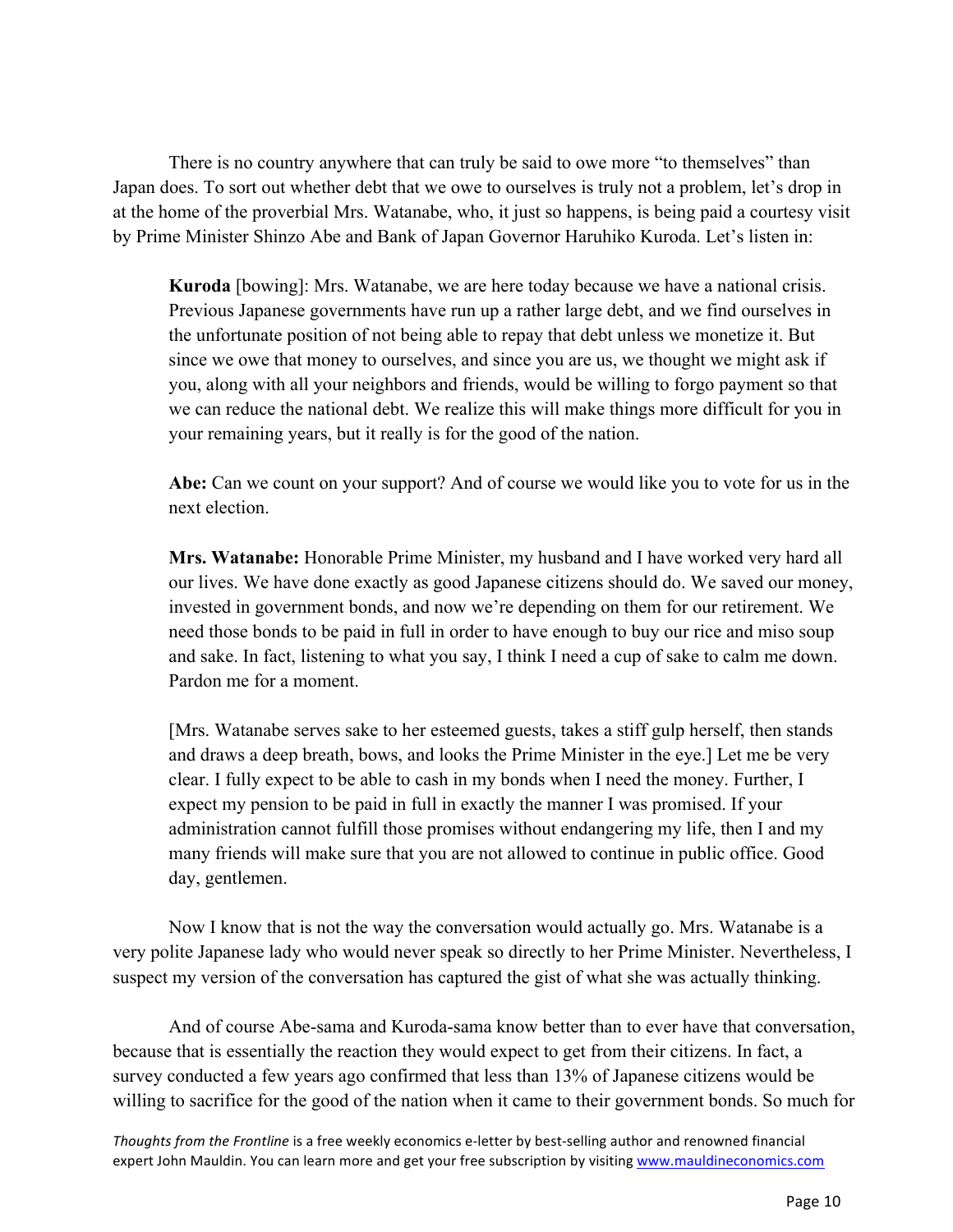Japanese solidarity.

 So Abe has had to choose between Disaster A and Disaster B. Rather than suffer a deflationary collapse, Disaster A, he has chosen Disaster B, the monetization of his debt. Which is precisely what Professors Krugman and Bernanke have suggested that Japan should do, although under the guise of quantitative easing, with the aim of creating inflation. So now Japan is experimenting with the most monumental quantitative easing ever undertaken by any developed country in the history of the world.

 So how's that quantitative easing thingy working out for Japan? Inflation should be going through the roof by now, right? Well, not so much.

Japan's annual core consumer inflation ground to a halt in February, the first time it has stopped rising in nearly two years, keeping the central bank under pressure to expand monetary stimulus later this year. Other data published on Friday didn't offer much solace with household spending slumping [2.9% y-o-y, for 11 straight months of decline] even as job markets improved, underscoring the challenges premier Shinzo Abe faces in steering the economy toward a solid recovery.

While the Bank of Japan has stressed it will look through the effect of slumping oil prices, the soft data will keep it under pressure to expand stimulus to jump-start inflation toward its 2 percent target." [\(Reuters,](http://www.reuters.com/article/2015/03/27/us-japan-economy-cpi-idUSKBN0MM33Y20150327) March 27)

 Aside from not being able to generate inflation, the Japanese economy is doing as well as can be expected and better than it has in most of the past 25 years. But the Japanese government desperately needs 2% inflation and 2% real growth in order to be able to deal with its debt, if it is not to be forced into outright monetization.

 So the economy is doing kind of all right, and Japanese quantitative easing has been a roaring success, right? Perhaps from the perspective of the Japanese elite, its politicians, and of course its economists, but not, perhaps, from the perspective of Mrs. Watanabe.

 She has seen the purchasing power of her currency drop by 33% in the past few years. That massive hit on her spending power affects her directly when she goes to buy imported goods, and it affects her indirectly through the high cost of all the energy Japan must import. When your buying power is reduced in retirement – and Japan has a rapidly aging population – I don't think you can call that a roaring success.

 The truth is, the Japanese government is passing on the pain of 25 years of running up too much debt to Japanese savers and retirees. I think the value of the yen is likely to drop another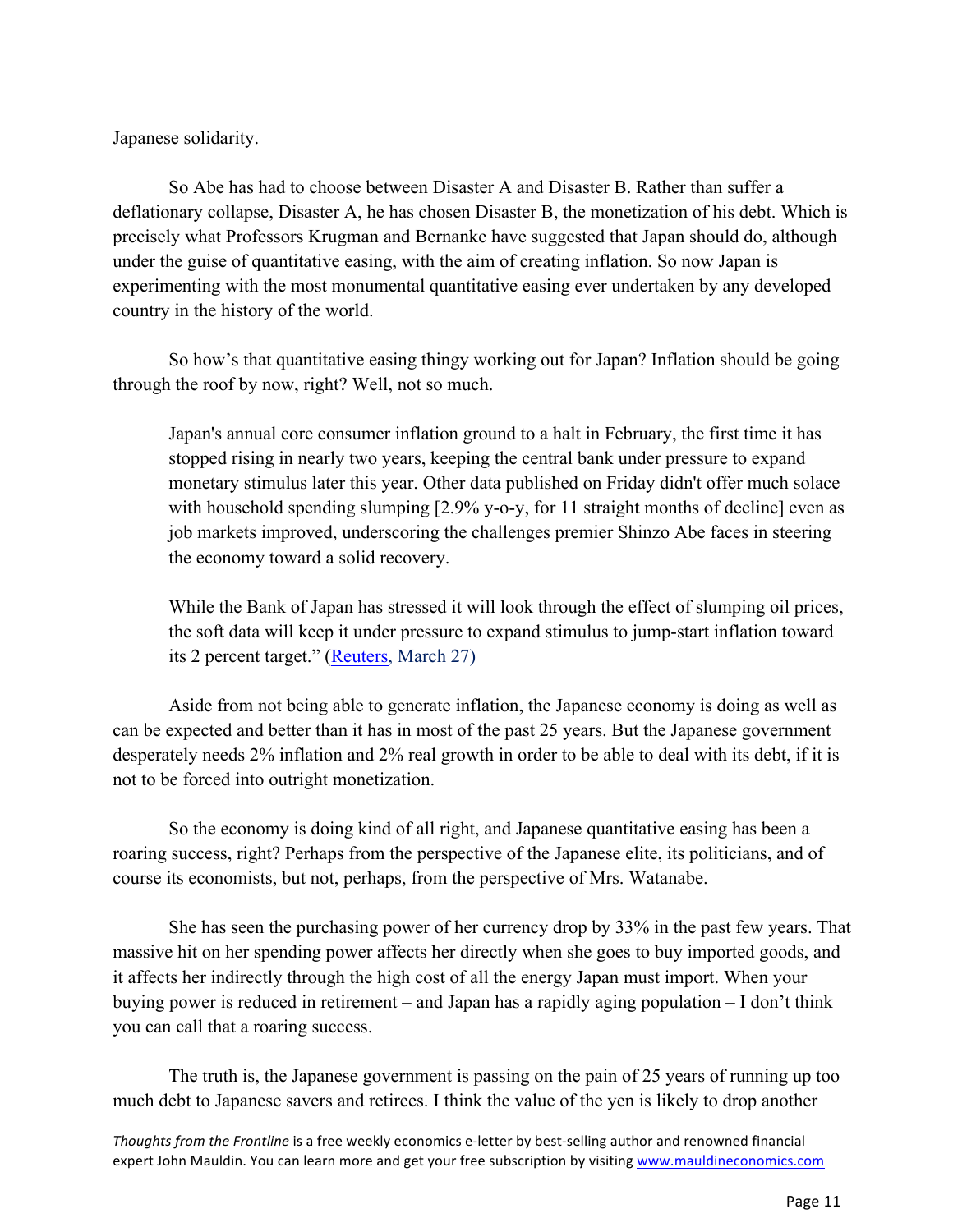50% (at least) before Japan can allow the market to set interest rates. They are going to print more money than any of us can possibly imagine. (I have documented on numerous occasions why Japan cannot allow interest rates to rise. Higher rates would be an utter disaster for the country.)

 Quantitative easing seems like a Free Lunch World to many politicians and even to many economists, who should know better. But it is not a free lunch for Mrs. Watanabe. It is her lunch, scarfed from her table. And it will not be a free lunch that's served in Europe as Mario Draghi eases and European savers watch the yield of their bonds and the value of their currency erode.

#### **There Ain't No Such Thing as a Free Lunch**

 There ain't no such thing as a free lunch (TANSTAAFL). Quantitative easing comes with a price. The question is, who will pay it? The unprecedented financial repression that we are seeing in the world has been foisting the cost of bailing out bankers and stock market investors onto the aching, sagging backs of savers and retirees. Some might consider that an acceptable outcome, given that the global financial system has recovered, after a fashion, from the Great Recession.

 But Paul Krugman and his neo-Keynesian colleagues, including most central bankers, seem to think they're living in a free-lunch world. They are either not aware or do not care who is picking up the check.

 No matter how debt is reconciled, whether through the normal means of it being paid back or through some type of default, workout, or monetization, someone ends up paying. Oftentimes, there is simply no choice but to resort to some type of debt reconciliation. You can't squeeze blood from a turnip, especially a Greek turnip. (Another pithy economic lesson I learned from my dad.)

 Which leads us to a topic we will take up in a future letter if not next week: how much debt is too much, and how do we avoid getting to that point? Stay tuned.

 (Trivia: The maxim "There ain't no such thing as a free lunch" dates back to the 1930s. The phrase and its acronym are central to Robert Heinlein's 1966 science fiction novel *The Moon Is a Harsh Mistress,* which helped to popularize it. The free-market economist Milton Friedman also used the phrase as the title of a 1975 book, and it shows up in economics literature to describe opportunity cost.)

## **Home Gearing Up for SIC**

 Surprisingly, other than a few personal day trips here and there, I am home for the next month until I leave for San Diego for my [Strategic Investment Conference.](http://www.altegris.com/mauldinsic/index) You really should consider coming, as this is the single best macroeconomic conference in the country. I say that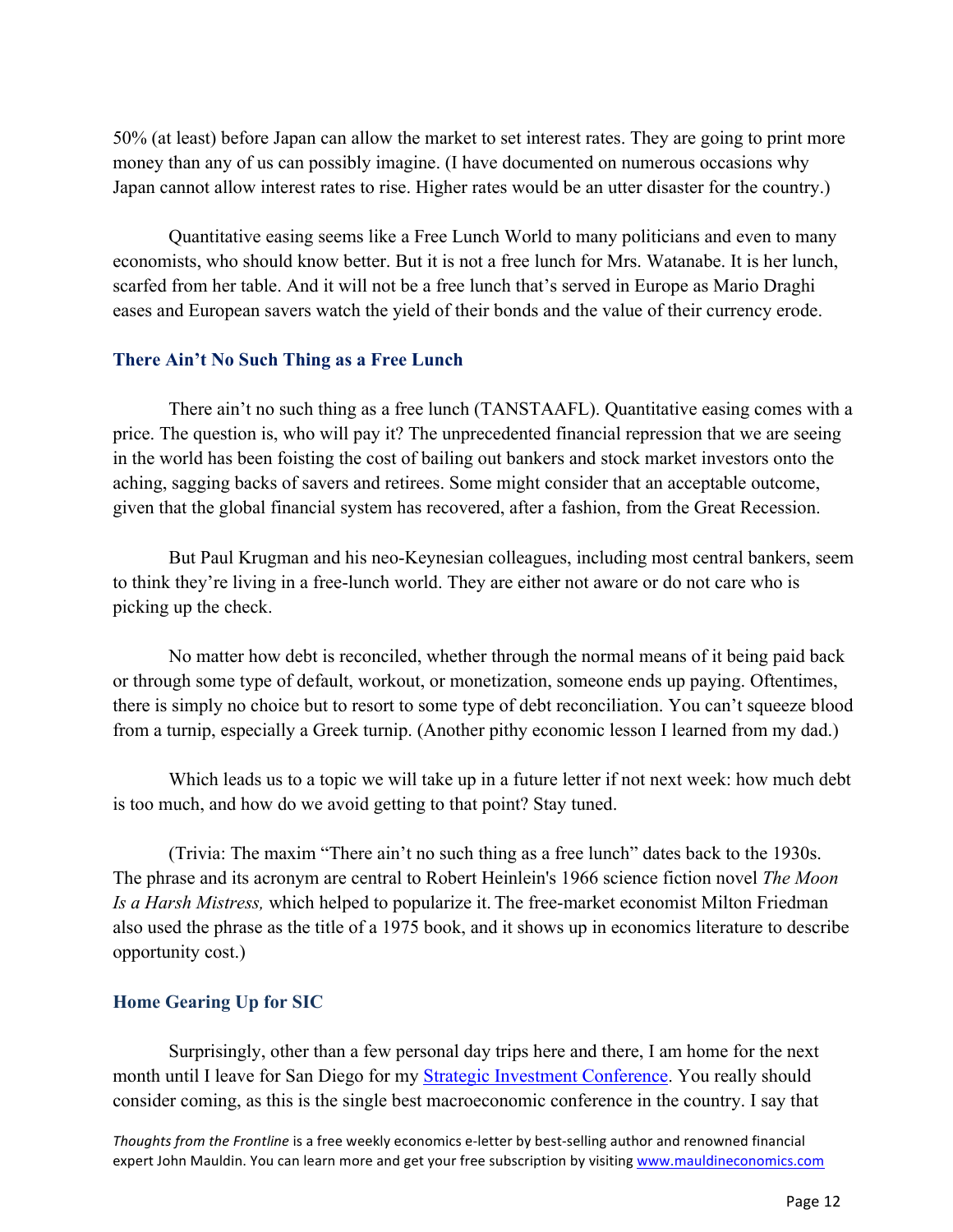without reservation. Find me a conference lineup that it is better at any price. If I listed just the people we have lined up to moderate the question-and-answer sessions, they would constitute a fabulous conference in their own right. I am simply thrilled by the massive intellectual firepower that is going to be in the room. Plus, we just finalized [Peter Diamandis](http://en.wikipedia.org/wiki/Peter_Diamandis) to speak Thursday night. My friends and Hall of Fame science fiction writers David Brin and Vernor Vinge, two of the best futurists on the planet, will be there to ask Peter questions and to push back, and they will all mingle with you before dinner. You really don't want to miss it. The conference is April 29 through May 2. There are just a few places left.

 It's time to hit the send button. I am truly interested in your comments, positive or negative, on this letter in particular, as I hope to develop it into a longer piece on debt. I always read the comments you post beneath the letter on our website. Have a great week!

Your admittedly eccentric analyst,

Of Maddi

John Mauldin

# **Share Your Thoughts on This Article**

**Post a Comment** 

Send to a Friend | Print Article | View as PDF | Permissions/Reprints | Previous Article

*Thoughts From the Frontline* is a free weekly economic e-letter by best-selling author and renowned financial expert, John Mauldin. You can learn more and get your free subscription by visiting http://www.mauldineconomics.com.

Please write to subscribers@mauldineconomics.com to inform us of any reproductions, including when and where copy will be reproduced. You must keep the letter intact, from introduction to disclaimers. If you would like to quote brief portions only, please reference http://www.mauldineconomics.com.

To subscribe to John Mauldin's e-letter, please click here: http://www.mauldineconomics.com/subscribe/

To change your email address, please click here: http://www.mauldineconomics.com/change-address

If you would ALSO like changes applied to the Mauldin Circle e-letter, please include your old and new email address along with a note requesting the change for both e-letters and send your request to compliance@2000wave.com.

To unsubscribe, please refer to the bottom of the email.

*Thoughts From the Frontline* and JohnMauldin.com is not an offering for any investment. It represents only the opinions of John Mauldin and those that he interviews. Any views expressed are provided for information purposes only and should not be construed in any way as an offer, an endorsement, or inducement to invest and is not in any way a testimony of, or associated with, Mauldin's other firms. John Mauldin is the Chairman of Mauldin Economics, LLC. He also is the President of Millennium Wave Advisors, LLC (MWA) which is an investment advisory firm